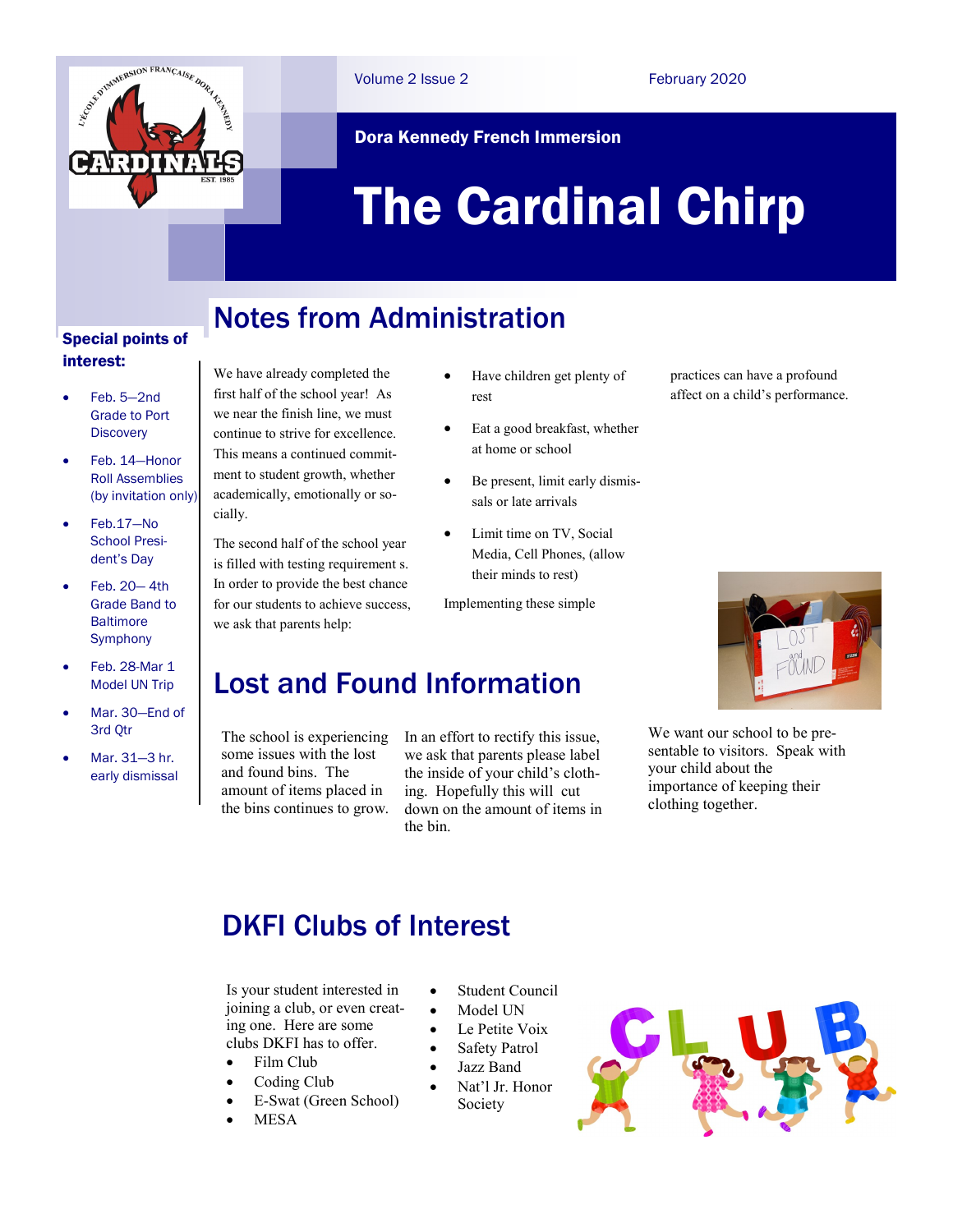The Cardinal Chirp



DKFI 2020 Talent Show

*"Nothing will work unless you do."* 

*Maya Angelou*

## 2020 La Soireê des **É**toiles

The 2020 DKFI Talent Show preparations are underway. If your student wants to show off their talents, please have them sign up to audition. Sign up at https://signup.com/go/JLxBxfB

All information is available at: tinyurl.com/dkfitalent2020. Students must be logged into email to access site.

- Auditions are on Feb. 26-27— 4:15-6:30
- Rehearsals are on Mar. 4 4:15-8:15
- Dress Rehearsal is on Mar. 25 4:15-7:00
- Talent Show Date: Mar. 27 6:30-9:00pm.

## Miss Gorgeous—Prince George's

[https://www.wusa9.com/mobile/article/news/local/maryland/2020](https://www.wusa9.com/mobile/article/news/local/maryland/2020-miss-gorgeous-prince-georges/65-ab6b7ce2-d94d-4976-bb4d-5fe0d31f1397)-missgorgeous-prince-georges/65-ab6b7ce2-d94d-4976-bb4d-[5fe0d31f1397](https://www.wusa9.com/mobile/article/news/local/maryland/2020-miss-gorgeous-prince-georges/65-ab6b7ce2-d94d-4976-bb4d-5fe0d31f1397)

## Stem Fair Results/Recognitions

Our 2020 Virtual & Electronic STEM Fair was held on Wednesday, January 15, 2020. Our students performed extremely well by showing their ability in French, reading, writing, math, science, engineering, research, creativity, oral presentation, the use of technology, and many other skills. A special thank you goes to the faculty and administration who assisted in various ways in making this program an exciting experience for our students. We also thank our parent community, the PTA, our judges from NASA, USDA, NOAA, UMD, UMBC, JHU, NSA, etc. We are very proud of the DKFI faculty, the parent community, and our partners from other institutions for supporting this event. We tip our hats off to Betty Aita Rukh Kama, Lela Versteegen, and Nicole Balay, three of our past students who volunteered this year. We would like to thank our STEM Fair Assistants, Nora Viegas, Taylor Bowen-Longino, Mathew King, and Talia Bates for managing the Control Center of the Fair. Our prize winners will be recognized during one of our PTA meetings. The following students are this year's 1st, 2nd, 3rd place winners, special category winners, and selected candidates for the 2020 PGCPS Regional STEM Fair.

#### *CONGRATULATIONS*

**Troisième Année:**  Gross Alaina **1er Prix**  Hargrove, Calysse **2e Prix**  O'Brien, Fiona **3e Prix**  Harley,Xavier **Mention Honorable**  Beaubrun Jathaniel **Prix de Sciences des matériaux**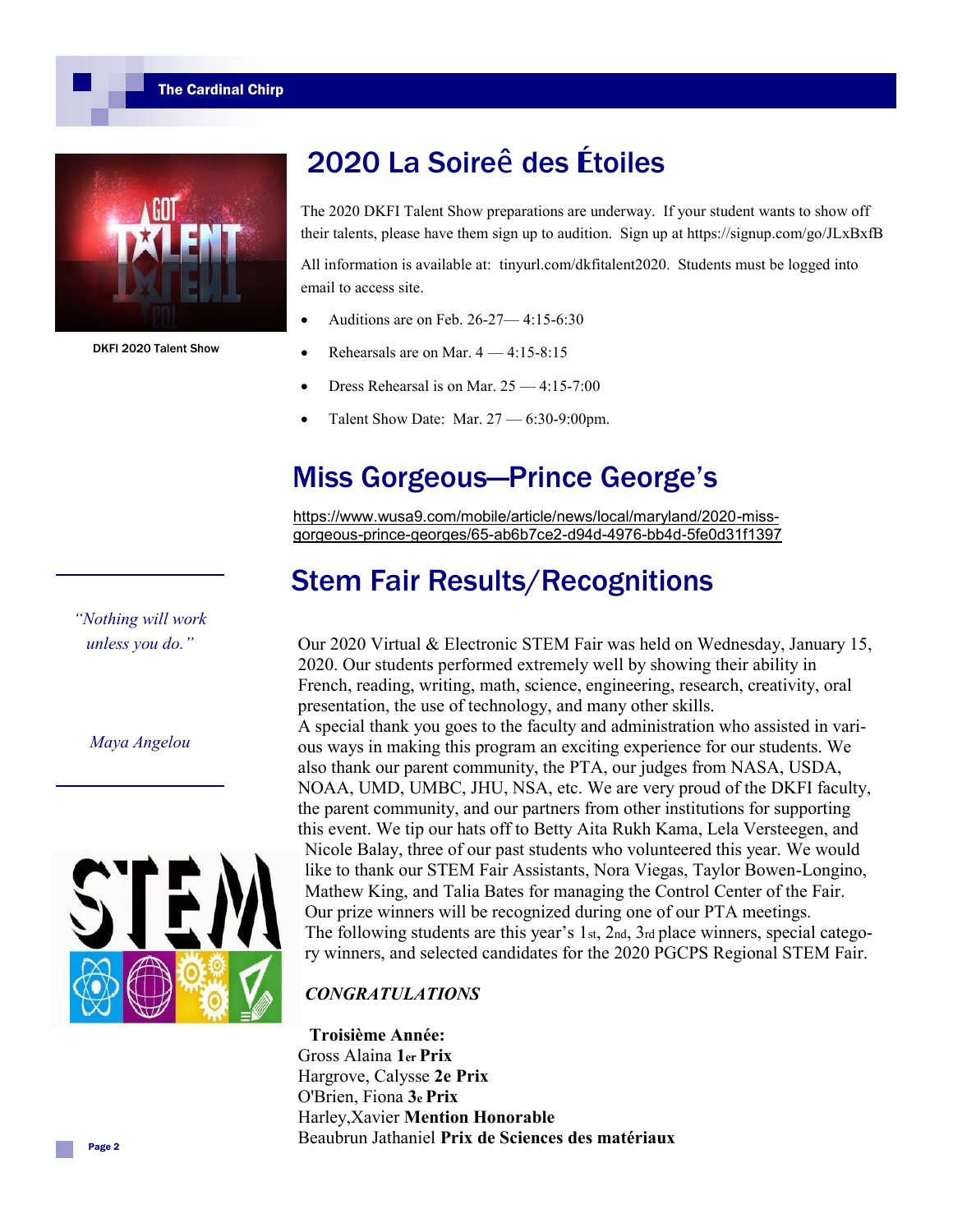### Athletics

The DKFI student athletes have competed in successfully in 3 of the 5 intramural sports that are offered for middle school. We still have soccer season starting in late March.

The cheerleaders are busy perfecting their routine for the upcoming cheerleading completion taking place on February 8th at 10:00 a.m.

The competition will be held at Oxon Hill High School. Please come out to support our student athletes.

Under the direction of Mrs. Fisher, DKFI is participating in the American Heart Association "Kids Heart Challenge. They will take part in an assembly on January 22, and the fundraiser will run through February 28th. Students have already raised \$200 on the first night! Way to go.



DKFI Athletics

# Safety and Security Information

In an effort to keep safety at the forefront of everyone's thoughts, DKFI adheres to the Administrative Procedures set forth by PGCPS. We hold

- $\Rightarrow$  Monthly Fire Drills
- $\Rightarrow$  Quarterly Lock Down Drills
- $\Rightarrow$  Bus Evacuation Drills
- $\implies$  Transportation changes must be provided in writing to the teacher and front office no later than the morning of the change
- $\Rightarrow$  Talk with your child about good touch/bad touch

 $\implies$  Student Code of Conduct Assemblies.

In addition, DKFI has some inhouse policies and procedures in place. All safeguards were created in order to keep your children, our students, safe while at school. Please make sure you are helping in this effort by being prepared.

 $\Rightarrow$  Be aware of their surroundings. It is dark early, if they are participating in afterschool activities, parents MUST pick their children

 $\Rightarrow$  Cyber Bullying

up on time.

- No walk-ins. Must make an appointment.
- $\Rightarrow$  Have ID (State issued drivers license) ready to scan
- $\implies$  No student dropped off or picked-up in the front of the school prior to 8:45am and 4:15pm.
- $\implies$  Volunteering/Chaperoning a school activity, all parents must be fingerprinted and complete the 3 Safe Schools Training Videos and complete the quizzes at the end. All certificates of completion go to Ms. Ware in the front office.
- **S** Seek Safety
- **A** Aim Safety
- **F** Follow Safety
- **E** Ensure Safety
- **T** Teach Safety
- **Y** Your Safety